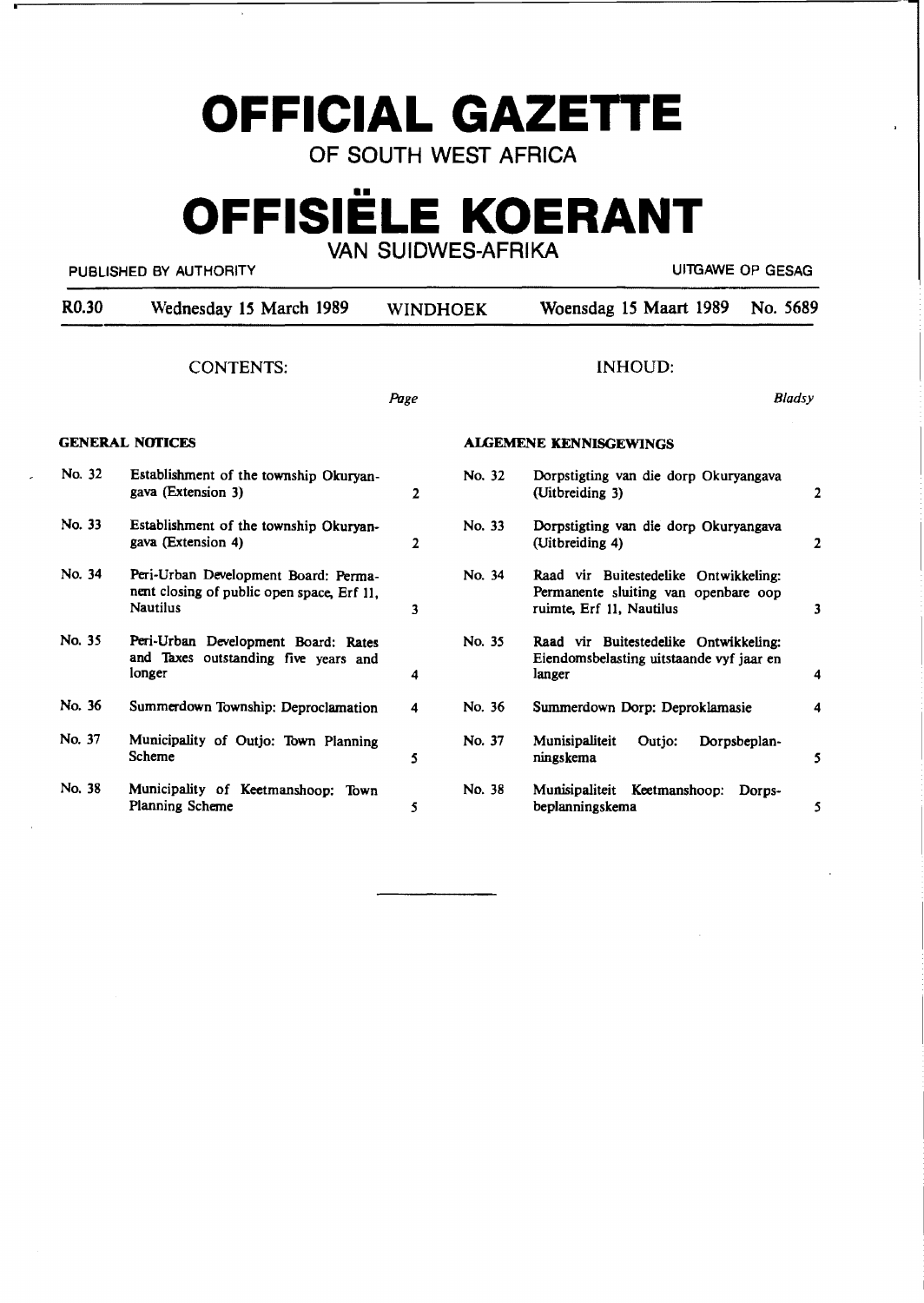No. 32 1989

#### ESTABLISHMENT OF THE **10WNSHIP OKURYANGAVA** (EXTENSION 3)

Notice is hereby given in terms of subsection (5) of section *5* of the Townships and Division of Land Ordinance **1963** (Ordinance **11** of **1963)** that application has been made for the establishment of the township Okuryangava (Extension 3) on Portion *5* of the Farm Ongava no. 452 and that the application is lying open to inspection at the offices of the Director: Local Government and Development Planning in Windhoek, the Surveyor-General in Windhoek and the Town Clerk, Municipality, Windhoek.

Any person who wishes to object to the granting of the application or who desires to be heard in the matter, may give personal evidence before the Townships Board at the meeting of the board which will be held on 28th March 1989 at 10h30 in Room W232, Tintenpalast, Windhoek, or submit written evidence to the Townships Board, Private Bag 13289, Windhoek: Provided that such written evidence shall reach the Secretary of the Townships Board not later than 18th March 1989.

G.REUTER CHAIRMAN: 10WNSHIPS BOARD

No. 33 1989

#### ESTABLISHMENT OF THE 10WNSHIP OKURYANGAVA (EXTENSION 4)

Notice is hereby given in terms of subsection (5) of section 5 of the Townships and Division of Land Ordinance 1963 (Ordinance 11 of 1963) that application has been made for the establishment of the township Okuryangava (Extension 4) on Portion 6 of the Farm Ongava no. 452 and that **Algemene Kennisgewings** 

No. 32

### DORPSTIGTING VAN DIE DORP **OKURYANGAVA** (UITBREIDING 3)

Kennis geskied hierby kragtens subartikel (5) van artikel *5* van die Ordonnansie op Dorpe en Grondverdeling, 1963 (Ordonnansie 11 van 1963) dat aansoek gedoen is om die stigting van die dorp Okuryangava (Uitbreiding 3) op Gedeelte *5*  van die Plaas Ongava nr. 452 en dat die aansoek ter insae lê by die kantore van die Direkteur: Plaaslike Owerhede en Ontwikkelingsbeplanning Windhoek, die Landmeter-generaal in Windhoek en die Stadsklerk, Munisipaliteit, Windhoek.

Elkeen wat beswaar bet teen die toestaan van die aansoek of wat 'n verklaring in verband met die saak wil afle, kan persoonlik voor die Dorperaad getuig by die vergadering van die Dorperaad wat gehou sal word op 28 Maart 1989 om 10h30 in Kamer W232, Tintenpalast, Windhoek, of hy/sy kan skriftelik getuienis by die Dorperaad, Privaatsak 13289, Windhoek, indien: Met dien verstande dat die sodanige getuienis die Sekretaris van die Dorperaad nie later nie as 18 Maart 1989 moet bereik.

**G.REUTER VOORSITTER: DORPERAAD** 

No. 33

#### DORPSTIGTING VAN DIE DORP OKURYANGAVA (UITBREIDING 4)

Kennis geskied hierby kragtens subartikel (5) van artikel 5 van die Ordonnansie op Dorpe en Grondverdeling, 1963 (Ordonnansie 11 van 1963) dat aansoek gedoen is om die stigting van die dorp Okuryangava (Uitbreiding 4) op Gedeelte 6 van die Plaas Ongava nr. 452 en dat die aansoek

1989

1989

•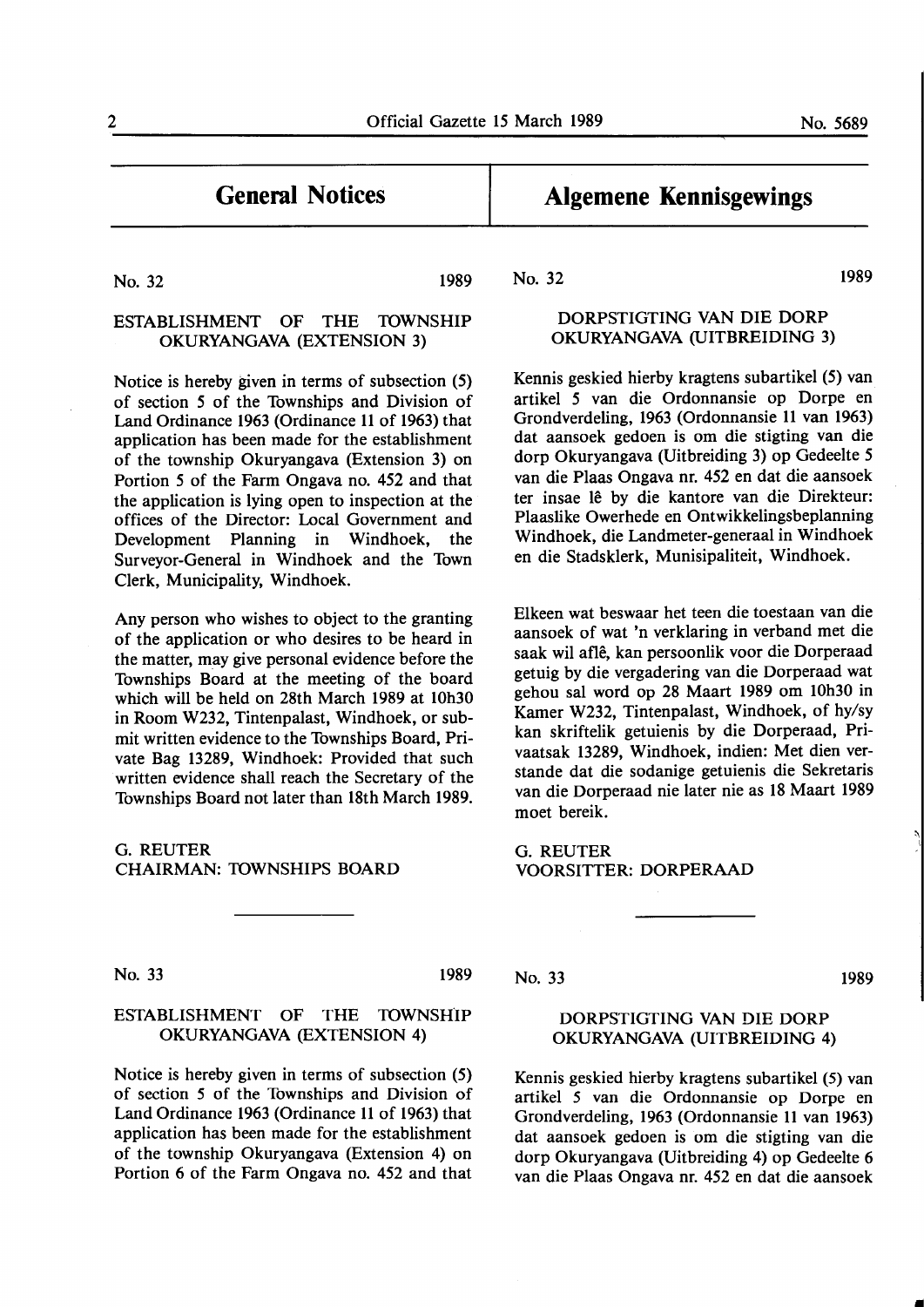the application is lying open to inspection at the offices of the Director: Local Government and Development Planning in Windhoek, the Surveyor-General in Windhoek and the Town Clerk, Municipality, Windhoek.

Any person who wishes to object to the granting of the application or who desires to be heard in the matter, may give personal evidence before the Townships Board at the meeting of the board which will be held on 28 March 1989 at 10h30 in Room W232, Tintenpalast, Windhoek, or submit written evidence to the Townships Board, Private Bag 13289, Windhoek: Provided that such written evidence shall reach the Secretary of the Townships Board not later than 18th March 1989.

G.REUTER CHAIRMAN: 10WNSHIPS BOARD

#### PERI-URBAN DEVELOPMENT BOARD

No. 34 1989

#### PERMANENT CLOSING OF PUBLIC OPEN SPACE, NAUTILUS

Notice is hereby given in terms of Section 23(l)(b)(ii) of the Peri-Urban Development Board Ordinance, 1970 (Ordinance 19 of 1970) as amended, that the Board proposes to close public open space (Erf 11, Nautilus) permanently as indicated on Plan 18/3/5/N2 which lies for inspection during office hours at the offices of the Board at Windhoek and Luderitz.

Objections to the proposed closing are to be served on the Administrator-general via the Secretary: Department of Governmental Affairs within thirty days from the date of publication of this notice in terms of Section 23(3) of the said Ordinance.

ter insae lê by die kantore van die Direkteur: Plaaslike Owerhede en Ontwikkelingsbeplanning Windhoek, die Landmeter-generaal in Windhoek en die Stadsklerk, Munisipaliteit, Windhoek.

Elkeen wat beswaar bet teen die toestaan van die aansoek of wat 'n verklaring in verband met die saak wil afle, kan persoonlik voor die Dorperaad getuig by die vergadering van die Dorperaad wat gehou sal word op 28 Maart 1989 om 10h30 in Kamer W232, Tintenpalast, Windhoek, of hy/sy kan skriftelik getuienis by die Dorperaad, Privaatsak 13289, Windhoek, indien: Met dien verstande dat die sodanige getuienis die Sekretaris van die Dorperaad nie later nie as 18 Maart 1989 moet bereik.

G.REUTER VOORSITTER: DORPERAAD

#### RAAD VIR BUITESTEDELIKE ONTWIK-KELING

No. 34 1989

#### PERMANENTE SLUITING VAN OPENBARE OOP RUIMTE NAUTILUS

Kennis geskied hiermee ingevolge die bepalings van Artikel 23(l)(b)(ii) van die Ordonnansie op die Raad vir Buitestedelike Ontwikkeling, 1970 (Ordonnansie 19 van 1970) soos gewysig, dat die Raad van voorneme is om openbare oop ruimte (Erf 11, Nautilus) permanent te sluit soos aangedui op Plan 18/3/5/N2 wat gedurende kantoorure in die kantore van die Raad te Windhoek en Luderitz ter insae le.

Besware teen die voorgenome sluiting moet ingevolge Artikel 23(3) van bogemelde Ordonnansie binne 30 dae na die verskyning van hierdie kennisgewing aan die Administrateur-generaal via die Sekretaris: Departement Owerheidsake bestel word.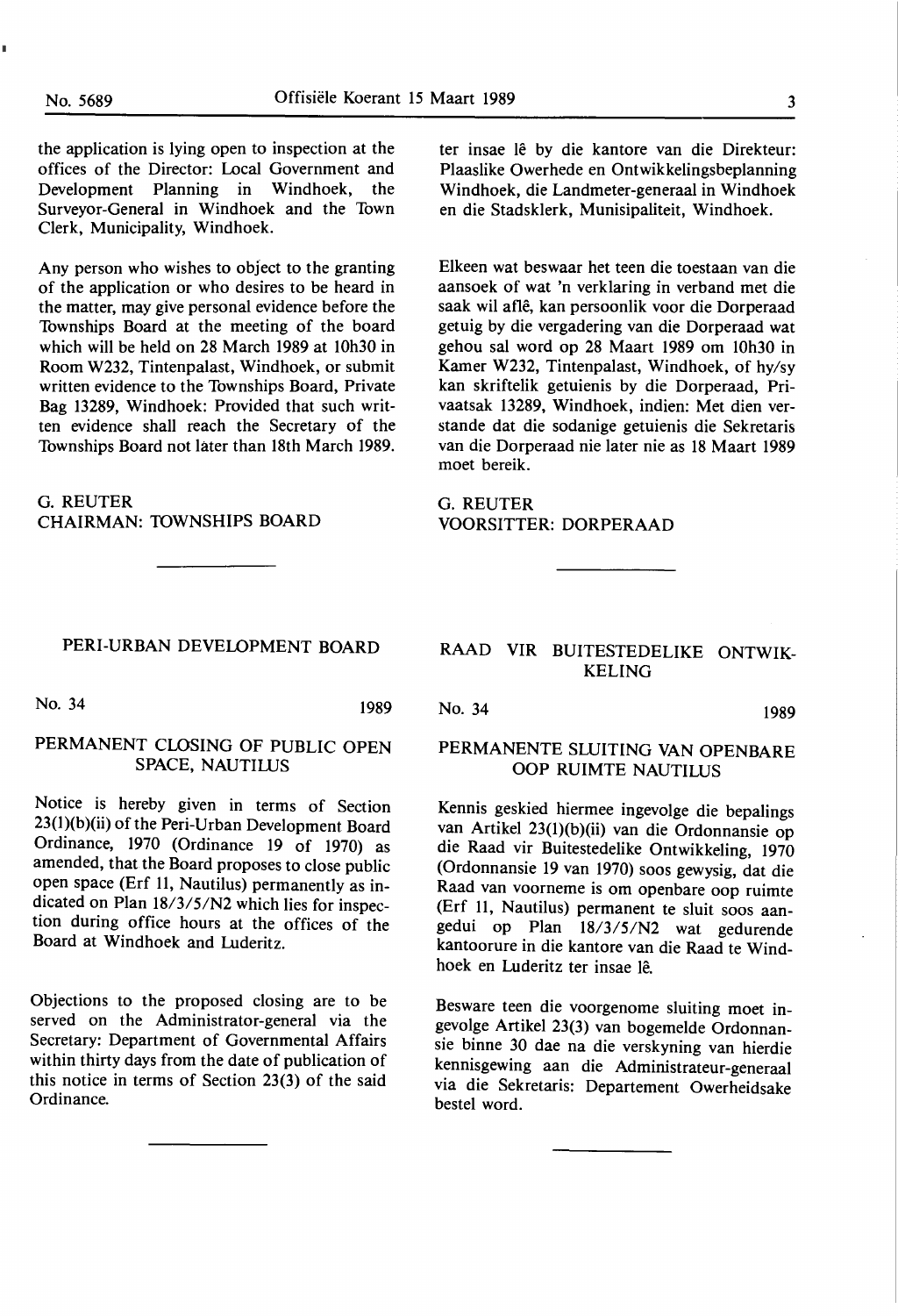PERI-URBAN DEVELOPMENT BOARD

No. 35 1989

#### **NOTICE**

#### **RATES AND TAXES OUTSTANDING** FIVE **YEARS AND LONGER**

Notice is hereby given to the registered owners or their successors in title that the undermentioned properties in the Peri-Urban areas, in terms of regulation 6(1) of the Board's Regulations on Rates, will be sold to recover arrear rates and interest should it not be paid within THREE **MONTHS** from the date of the last publication hereof.

#### **KAMANJAB**

| <b>Registered Owners</b>  | <b>Erf</b> Numbers |
|---------------------------|--------------------|
| Odendalia Trust (Pty) Ltd | 10                 |
| Odendalia Trust (Pty) Ltd | 116                |
| Odendalia Trust (Pty) Ltd | 133                |

No. 36

#### **SUMMERDOWN 10WNSHIP: DEPROCLA-MATION**

Notice is hereby given in terms of Section 24(4) of the Townships and Division of Land Ordinance, 1963 (Ordinance 11 of 1963) that an application has been received from the Peri-Urban Development Board, Windhoek, for the deproclamation of Summerdown Township, situated on portion 4 of the farm Summerdown Nr. 333, peri-urban area of Summerdown, Registration-district "L".

Copies of the deproclamation and maps, plans, documents and other relevant matters are lying for inspection during office hours at the offices of the Peri-Urban Development Board, Windhoek, and also in room W315 of the Tintenpalast, Windhoek.

#### RAAD VIR BUITESTEDELIKE ONTWIKKE-LING

No. 35 1989

#### KENNISGEWING

#### EIENDOMSBELASTING UITSTAANDE VYF JAAR EN LANGER

Kennis geskied hiermee aan die ondergemelde geregistreerde erfeienaars of hul opvolgers in titel, dat die ondergenoemde erwe geleë in buitestedelike gebiede, kragtens regulasie 6(1) van die Raad se Regulasies op Eiendomsbelasting, verkoop sal word ter verhaling van agterstallige eiendomsbelasting en rente, indien u nalaat om dit te betaal binne **ORIE MAANDE** vanaf datum van laaste publikasie hiervan.

#### **KAMANJAB**

| Geregistreerde Eienaars    | Erfnommers |
|----------------------------|------------|
| Odendalia Trust (Edms) Bpk | 10         |
| Odendalia Trust (Edms) Bpk | 116        |
| Odendalia Trust (Edms) Bpk | 133        |

No. 36

1989

SUMMERDOWN DORP: DEPROKLAMASIE

Kennisgewing geskied hiermee kragtens Artikel 24(4) van die Ordonnansie op Dorpe en Grondverdeling, 1963 (Ordonnansie 11 van 1963) dat aansoek ontvang is van die Raad vir Buitestedelike Ontwikkeling, Windhoek, vir die deproklamering van Summerdown Dorp gelee op Gedeelte 4 van die plaas Summerdown Nr. 333, buitestedelike gebied van Summerdown, Registrasie-afdeling "I".

Afskrifte van die deproklamering, kaarte, planne, dokumente en ander verbandhoudende sake le gedurende kantoorure ter insae by die kantoor van die Raad vir Buitestedelike Ontwikkeling, Windhoek, sowel as in kamer W315 van die Tintenpalast, Windhoek.

1989